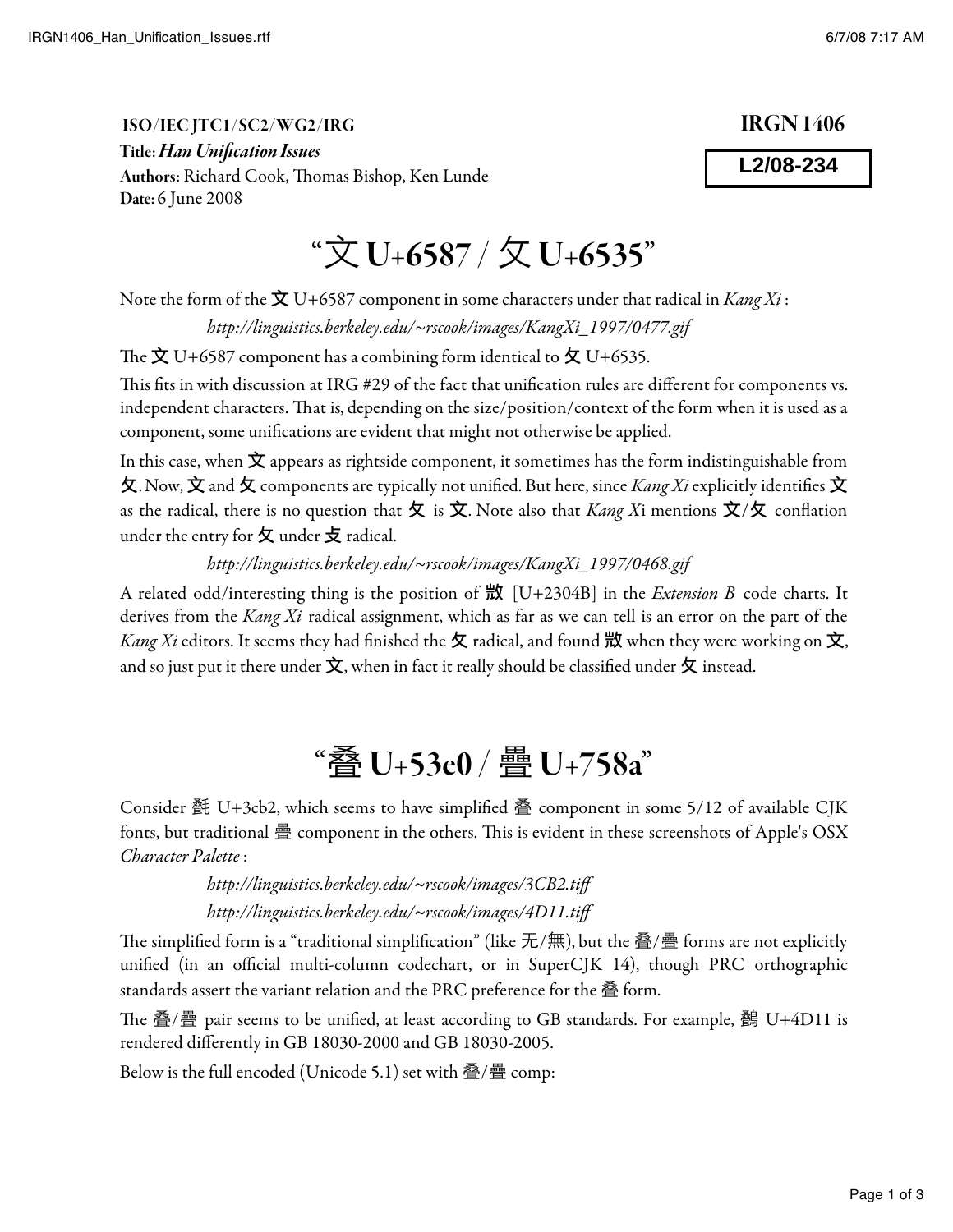| BMP: | 一 一 一 一 一 一 一 一 一 一 一 一 一 一 一 | 婚搔氃鷭 |
|------|-------------------------------|------|
| SIP: | 疊:                            |      |
| SIP: | 叠:                            | 櫓櫓叠  |

Note that the BMP forms exhibit 叠/疊 variation in available fonts (though the above glyphs all happen to have 叠 in this typeface), but the (rare) SIP forms do not (reflecting instead the precise form of the component seen in ISO/IEC 10646 Ext. B representative glyphs).

It is interesting that although 疊/叠 is an "official" traditional/simplified pair (meaning, according to the Wenlin and UniHan definition, that one is Big5 and the other GB2312), there are no such "official" pairs with these as *components*.

The 叠/疊 pair is another case in which simplification of the stand-alone character does not imply simplification of the same character as component in another character. Other examples are as follows (after 《简化字总表》, Table 1; see the *Notes* below\*\*):

| 么(麼) | but | 嬷(嬷) |
|------|-----|------|
| 只(隻) | but | 愯    |
| 报(報) | but | 蕔    |
| 办(辦) | but | 籬    |
| 术(術) | hut | 葕,淅  |
| 为(為) | but | 寪?   |

(And contrast with these the case of  $\equiv$  U+8a00, which is simplified to "  $\vec{\tau}$  " only as a *component*.)

All of this suggests that 疊/叠 were indeed originally unified in Unicode/10646 (though not explicitly, but only in implementations or in legacy standards), and later disunified in Ext. B (intentionally or not), with encoding of the 3 SIP code points in the following list (note that the members of the first pair appear here to be duplicates because of the specific fonts used, though the official BMP representative glyph uses 疊):

㩹 U+3A79 / ( U+22DA3 " U+2386D / ) U+23716

These are the only encoded pairs we know of, besides 疊/叠. But the situation becomes especially complicated when one considers that the following are all encoded variants of 疊/叠:

## 墨疊畳疂畳鷪

[U+3b2a][U+66e1][U+7573][U+7582][U+7589][U+21009][U+231b9][U+2320d][U+24d01]